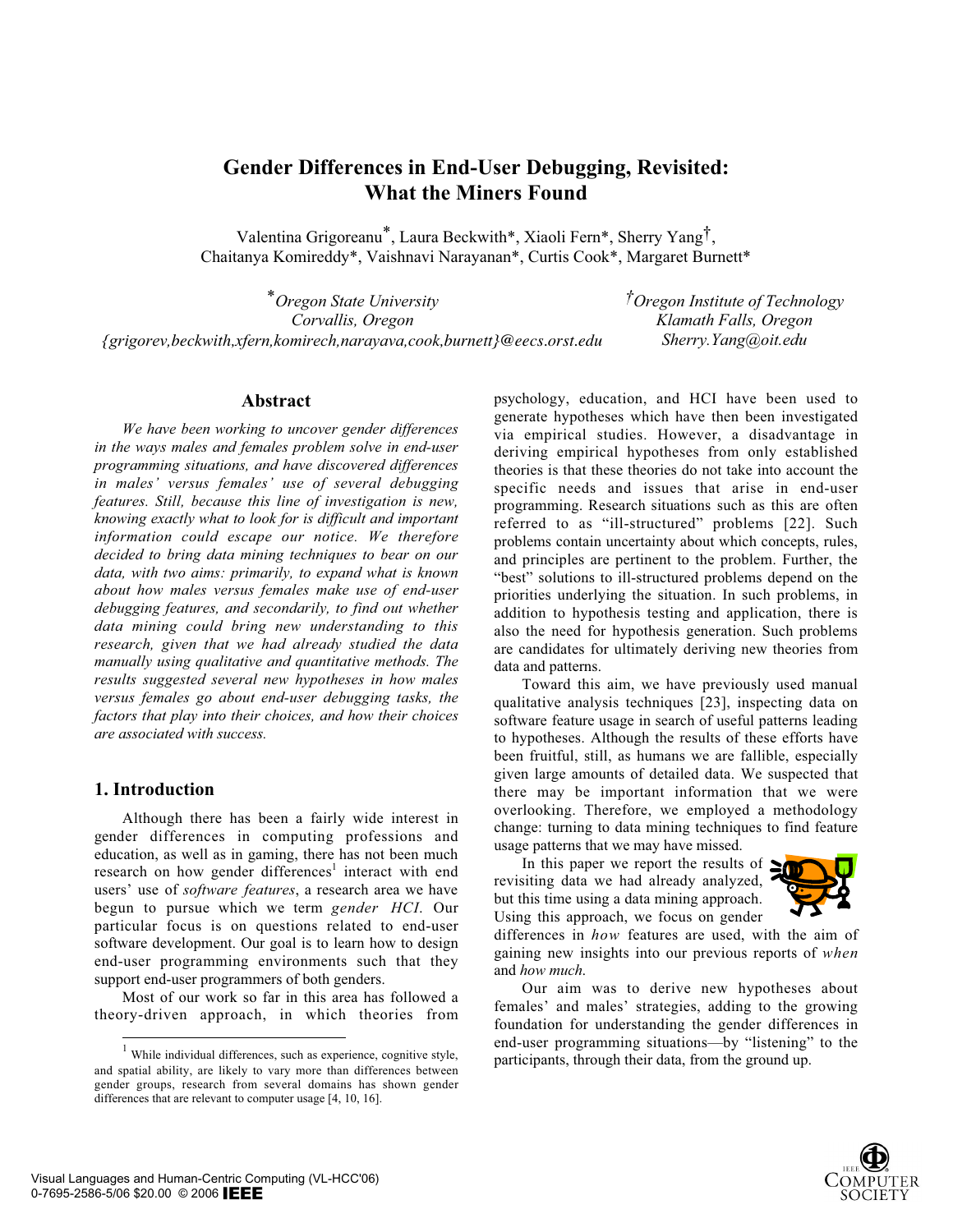## 2. Background and Related Work

We began our gender HCI research by generating hypotheses [3] from relevant theoretical work from other domains, including self-efficacy theory [2], educational theories such as minimalist learning theory [11], and the model of attention investment [8]. Several of these hypotheses also came from empirical results from others' investigations into gender differences in educational, work, and entertainment settings. We followed up on some of these hypotheses by conducting empirical studies of these gender differences, including both qualitative (e.g., [5]) and quantitative [4, 6] results. Many of our findings have related self-efficacy to the way females interact with software. Self-efficacy is a form of confidence in one's ability, specific to the task at hand [2]. Gender differences regarding computer related confidence have been widely studied, revealing that females (both computer science majors and end users) have lower self-confidence than males in their computerrelated abilities [7, 10, 14, 16]. Previous work also found that tinkering with features can be helpful to both females' and males' success, but that males sometimes overdo it, which can interfere with their success [6].

In this paper we apply data mining to uncover additional patterns of interest. Data mining, also known as knowledge discovery in databases (KDD), is typically used to find hidden patterns in data to help understand data and make predictions about future behavior. In this study, we apply sequential pattern mining [1] to our HCI data.

Sequential Pattern Mining was first introduced in the context of retail data analysis for identifying customers' buying habits [1] and finding telecommunication network alarm patterns [15, 17]. It has since been successfully applied to many domains including some HCI related applications, such as web access pattern mining for finding effective logical structure for web spaces [19] and automatic web personalization [18], mining Windows processes data to detect unauthorized computer users [12], and mining user-computer interaction patterns for finding functional usage scenarios of legacy software [13].

Most work on applying data mining techniques to HCI data has focused on finding characteristic patterns of individual users [12, 18] or finding patterns that are common to the entire population [13, 19]. In contrast, in this study we are not interested in these two types of patterns. Instead, our research goal requires us to find patterns that are linked to subgroups of users, i.e., female users and male users. Another somewhat unusual aspect of our work is that we use the found patterns to generate gender-related hypotheses. To our knowledge, data mining has not been used before to generate hypotheses from HCI data. In particular, it has not previously been used to find gender differences in females' and males' interactions with software.

## 3. The Data and Environment

For this type of purpose, it is acceptable to mine from previous data, so we used data from one of our earlier studies [6]. The data was collected from 39 participants



**Figure 1. The user notices an incorrect value in Course\_Avg—the value is obviously too low—and places an Xmark in the cell. As a result of this X and the checkmark in Exam\_Avg, eight cells are highlighted as being possible sources of the incorrect value, with the darker shaded cells deemed more likely than others.**

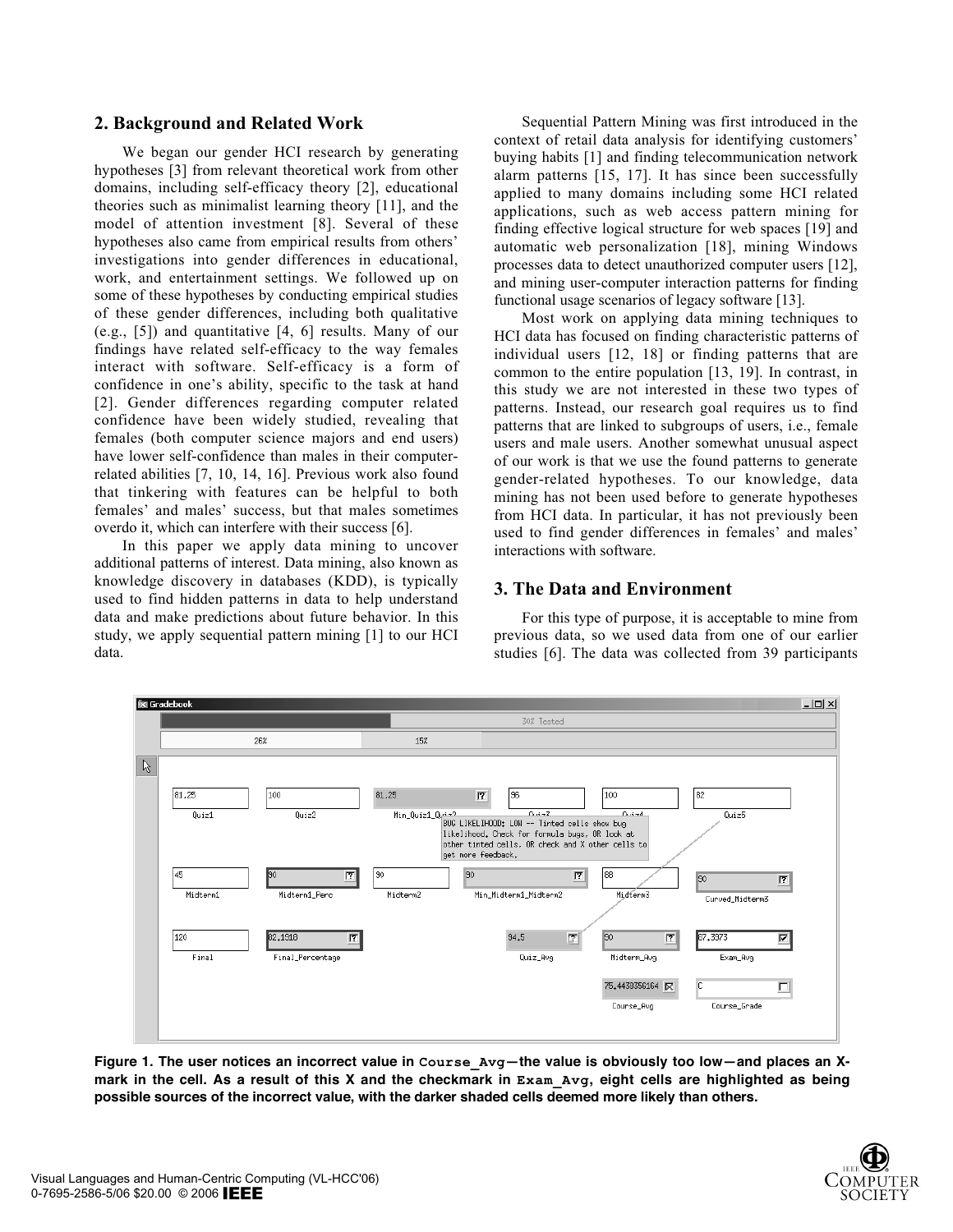who used the "High-Support Environment" in our research prototype. The environment provided a number of features to participants who might feel in need of extra help. These features are detailed in [6]. The participants' task was to find and fix errors in two spreadsheets. Prior to the task, the participants were introduced through a tutorial to the environment features designed to aid in debugging.

The debugging features present were part of WYSIWYT ("What You See Is What You Test"). WYSIWYT is a collection of testing and debugging features that allow users to incrementally "check off" (Checkmark) or "X out" (X-mark) values that are correct or incorrect, respectively [9]. Cells initially have red borders, indicating that they are untested. The more a cell formula's subexpressions are covered by tests (checkedoff values), the more blue its border becomes.

The environment also includes arrows, which participants can toggle on and off on a per-cell (or even per-arrow) basis. Arrows serve two purposes: First, they explicitly depict the dataflow dependencies between the cells and, when cells' formulas are open, even between subexpressions in the related cells. Second, arrows' coloring reflect WYSIWYT "testedness" status at a finer level of detail, following the same color scheme as the borders. A user can thus look for red arrows to find cell dependencies that still need to be tested. Figure 1 shows an example of these WYSIWYT features that were available to the participants.

Also present in the environment was the "Help Me Test" (HMT) feature. Sometimes it can be difficult to find test values that will cover the untested logic in a collection of related formulas, and HMT tries to find inputs that will lead to coverage of untested logic in the spreadsheet, upon which users can then make testing decisions.

Each of these features is supported through the Surprise-Explain-Reward strategy [24]. This strategy relies on a user's curiosity about features in the environment. If a user becomes curious about a feature, the user can seek out explanations of the feature via tool tips. The aim of the strategy is that, if the user follows up as advised in the explanation, rewards will ensue.

Participants' actions were recorded in user action log files. A user action is defined as a participant's use of a debugging feature. The log files contained detailed information about every user action, including a time stamp for when the action was taken, on which cell it operated, and various related parameters. Here is an excerpt of a log file:

|  | 15:43:47, Tooltip Showing, CELL31567926-2332 |
|--|----------------------------------------------|
|  | 15:44:12, Checkmark, CELL31567926-2342       |
|  | 15:44:57, Checkmark, CELL31567926-2332       |
|  |                                              |

In addition to the log files, we also collected information on participants' task success, background information, and pre-task self-efficacy. Only the log files were used in pattern mining. The additional information was used to help analyze the patterns we found.

## 4. The Pattern Mining Process

In this study, we applied sequential pattern mining to our log files to search for potentially interesting patterns.

To formulate the sequential pattern mining problem, we considered each user action as an event. Since we are most interested in how participants used features, we abstracted away detailed contextual information that distracted from this goal (such as the specific cell on which the features were being used, or the exact time of the actions). This abstraction transformed the data into sequences of events. For example, the log excerpt in the previous section translated into the sequence (Tooltip Showing, Checkmark, Checkmark).

## 4.1 Preprocessing into Debugging Sessions

Following the procedure of [20], we used the notion of debugging sessions to break the sequence of events into subsequences. As with Ruthruff et al.'s definition, a debugging session ends with a formula edit (or at the end of the experiment), which presumably represents an attempt to fix a bug. However, unlike Ruthruff et al.'s definition, in which a debugging session began with the placement of an X-mark, our debugging sessions begin as soon as the previous one ended (or at the beginning of the experiment), so that all actions could be considered—not just the subset following an X-mark. In some cases participants edited the same formula multiple times consecutively. Since such edits were obviously a continuation of fixing the same bug, we included them in the preceding debugging session.

Based on this definition, we broke each log file into debugging sessions. The total number of debugging sessions for all 39 participants was 641. Thus the mean per participant was 16.47 debugging sessions. The mean number of events per debugging session was 24.45 events.

## 4.2 Sequential Pattern Mining

We used the SLPMiner program [21] to search for patterns of the form (A, B, C), where A, B, and C are events that happened in the specified order. A debugging session was considered to contain the pattern (A, B, C) if it had at least one occurrence of events A, B, and C in that order, but the events did not need to be consecutive. We refer to the percentage of all debugging sessions that contained a pattern as the support of the pattern.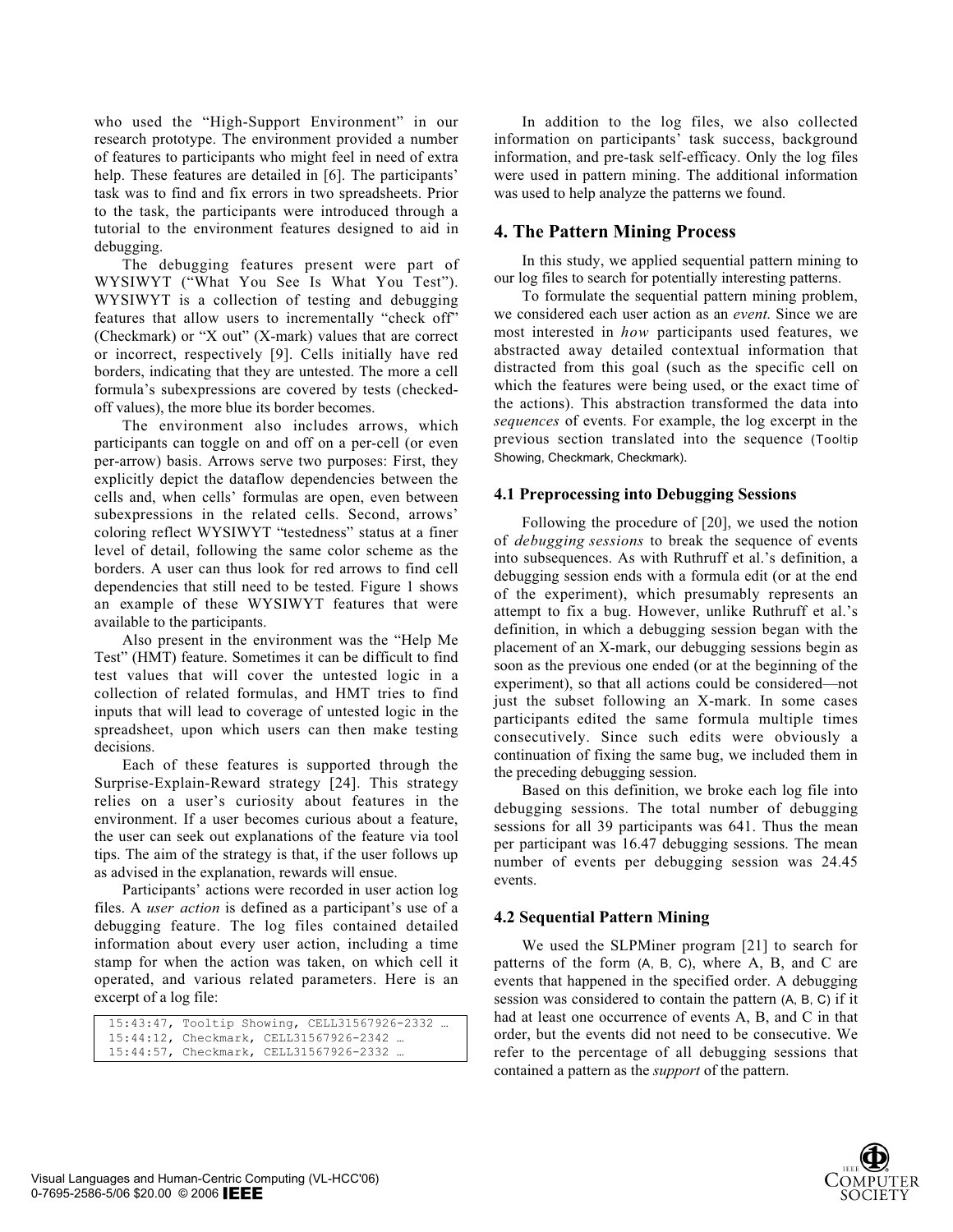

**Figure 2: We grouped the 107 patterns into these 9** categories. The categories, based on the patterns' **content, are focused on the debugging and other features available in the environment.**

SLPMiner searches for all sequential patterns whose support exceeds a pre-specified threshold, and these patterns are referred to as frequent patterns. To avoid redundancy due to the fact that any subsequence of a frequent pattern will also be a frequent pattern, the software output the maximal patterns, i.e., patterns that are not subsequences of other frequent patterns. We chose the support threshold to be 10%, i.e., a pattern had to be contained in more than 10% of the 641 debugging sessions to be output by SLPMiner. This threshold was chosen because it allowed us to find patterns that were common to multiple users while still containing some of the interesting but less frequently used features such as Xmarks and Arrow operations. We further focused our attention on patterns of limited size, in particular of length between one and four, because without limitations there would simply be too many patterns to process, and longer patterns often contained cyclic behavior and were difficult to interpret.

## 4.3 Output and Post-processing

From the 641 debugging sessions, SLPMiner found 107 patterns of length one through four. Note that SLPMiner (and other sequential pattern mining algorithms) can only find "frequent" patterns, i.e., those satisfying a minimum support criterion, which was 10% in our case. It was up to us to determine which of the found patterns were really interesting to our research goal.

Toward this aim, for each pattern we computed its occurrence frequency for each user as the percentage of that user's debugging sessions that contained the pattern. For example, if user A had 20 debugging sessions and 10 of them contained pattern p, the occurrence frequency of pattern p for user A was 50%. As a result, we obtained a pattern occurrence frequency table, which provided a comprehensive description of the distribution of the pattern occurrence among all users. We then analyzed these pattern occurrence frequencies in relation to the gender, task performance, and self-efficacy of the participants who used them.

To help analyze the pattern occurrence frequencies in an organized manner and gain high-level understanding of the patterns, we categorized the found patterns such that each category contained patterns centered on a certain set of features. Figure 2 shows how the 107 patterns were distributed into nine non-overlapping categories. See Table 1 for examples of patterns and their categories. Our analysis described in the following sections will be presented based on these categories.

## 5. Results: How Each Gender Pursued **Success**

How did the successful versus unsuccessful females and males go about debugging? To investigate this question, we divided the 39 participants (16 males and 23 females) into four groups by gender and number of bugs fixed. We considered a participant "successful" if they fixed at least 7 of the 10 bugs, and "unsuccessful" otherwise. The groups and number of participants are displayed in Table 2.

### 5.1 Just Like Males: A Female Success Strategy?

Strikingly, in Figure 3 the unsuccessful females and successful males showed a similar frequency profile for

| Category                     | <b>Example Pattern</b>                                   |  |  |  |
|------------------------------|----------------------------------------------------------|--|--|--|
| Help Me Test (HMT)           | (HMT)                                                    |  |  |  |
| Arrow, Formula & Tooltip     | (Tooltip Showing, Arrow On, Arrow Off, Edit Formula)     |  |  |  |
| Arrow & Formula              | (Arrow Off, Post Formula, Hide Formula, Post Formula)    |  |  |  |
| <b>Arrow Only</b>            | (Arrow On, Arrow On)                                     |  |  |  |
| <b>Arrow &amp; Checkmark</b> | (Hide Formula, Checkmark, Arrow On)                      |  |  |  |
| <b>Edit Value</b>            | (Edit Value, Edit Value)                                 |  |  |  |
| Edit Value & Checkmark       | (Post Formula, Edit Value, Checkmark, Hide Formula)      |  |  |  |
| <b>Checkmark</b>             | (Checkmark, Tooltip Showing, Tooltip Showing, Checkmark) |  |  |  |
| X-Mark                       | (Hide Formula, X-Mark, Post Formula, Edit Formula)       |  |  |  |

Table 1: Representative patterns output by SLPMiner. Categories were based on the pattern's content.

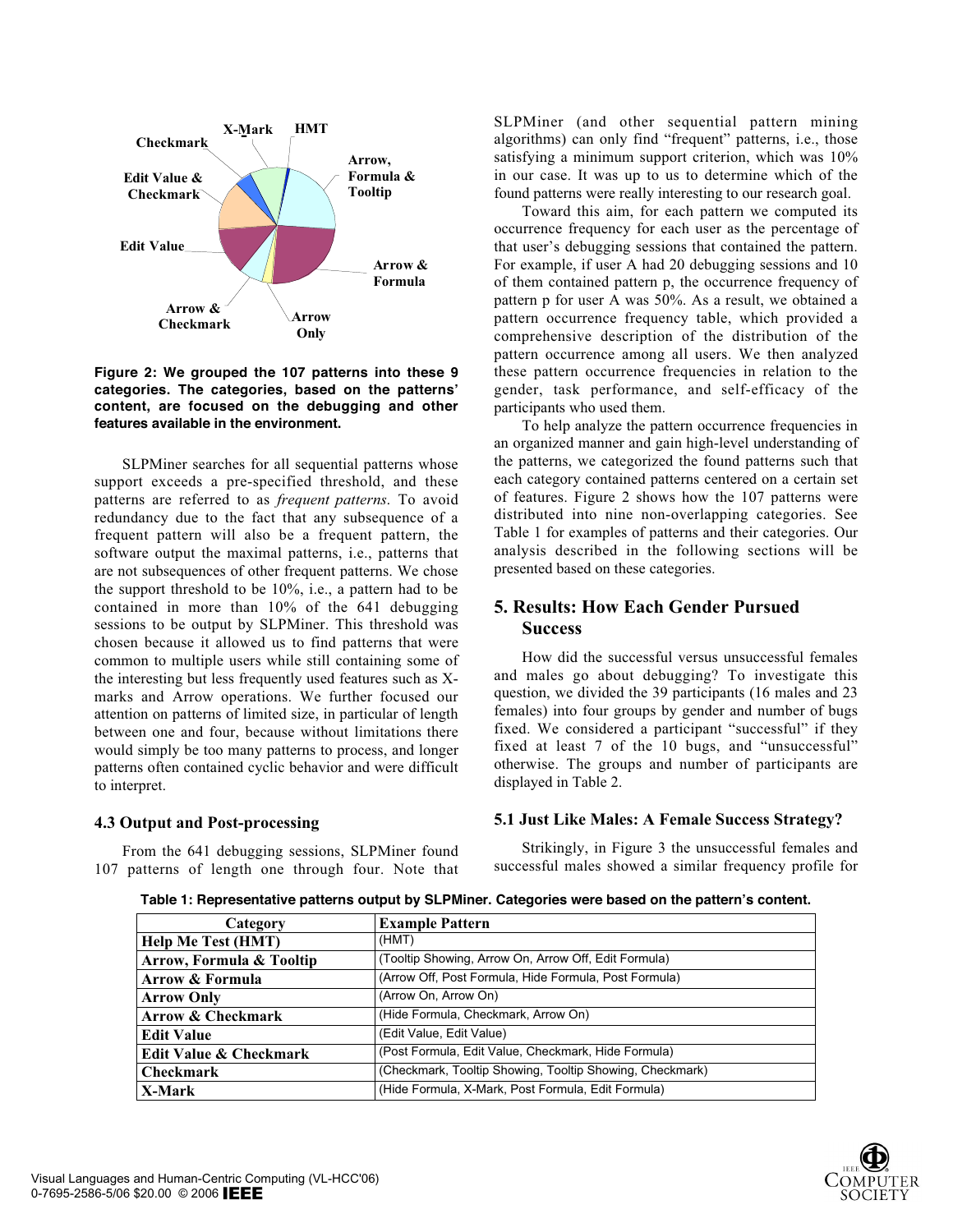**Table 2: What: The median number of arrows turned on and off during the experiment by gender and debugging success. Note especially the difference between the successful and unsuccessful males.**

| Group                | Number of<br>participants | <b>Arrows</b> |  |
|----------------------|---------------------------|---------------|--|
| Successful Females   |                           | 17.5          |  |
| Unsuccessful Females | 15                        | 24            |  |
| Successful Males     | I ( )                     | 12            |  |
| Unsuccessful Males   |                           | 25.5          |  |

each of the five categories on the left half of the graph (from Edit Value to HMT)—all of which are testingoriented activities. We follow the software engineering definition of "testing" here: judging the correctness of the values produced by the program's execution.

This suggests that the ways males successfully went about their debugging task are the very ways that did not work out well for the females, leading to the following hypothesis:

Hypothesis: The debugging and testing strategies that help with males' success are not the right ones for females' success.

### 5.2 Unsuccessful Males Like Arrows

Turning to the right half of the graph, which represents arrow-oriented patterns, the successful and unsuccessful females converge with the successful males. Interestingly, regarding this "how" aspect of arrows, there was a striking difference between successful and unsuccessful males. This difference is further illustrated by Figure 4, which shows that, with all arrow patterns combined, the unsuccessful males used arrow patterns far more frequently than the successful males.

The higher frequency of arrow patterns for unsuccessful males coincides with a higher raw count of arrows used. As Table 2 shows, successful males used a median of 12 arrows, whereas unsuccessful males used more than twice as many, 25.5.

One of the most distinctive differences between the successful and unsuccessful males' arrow patterns occurred in the category Arrow & Checkmark. Within this category were two subcategories using the arrow and checkmark features: "Formula Checkmark Arrow", and "Arrow Checkmark Only." In the first, "Formula Checkmark Arrow", the patterns contain a formularelated action then a checkmark, followed by an arrow. For example: (Hide Formula, Checkmark, Arrow On) and (Hide Formula, Checkmark, Arrow Off). Both unsuccessful and successful males used these patterns frequently, in over one third of their debugging sessions.



**Figure 3: How by success group. Successful: solid line, unsuccessful: dashed line, females: light, males: dark. (Each category is represented by an axis line radiating from the center. Where the polygon crosses an axis represents the frequency of that pattern.) Note the differences in use of arrow-related patterns between successful and unsuccessful males.**



**Figure 4: How: Percentage of debugging session that contained arrows by successful versus unsuccessful males.**

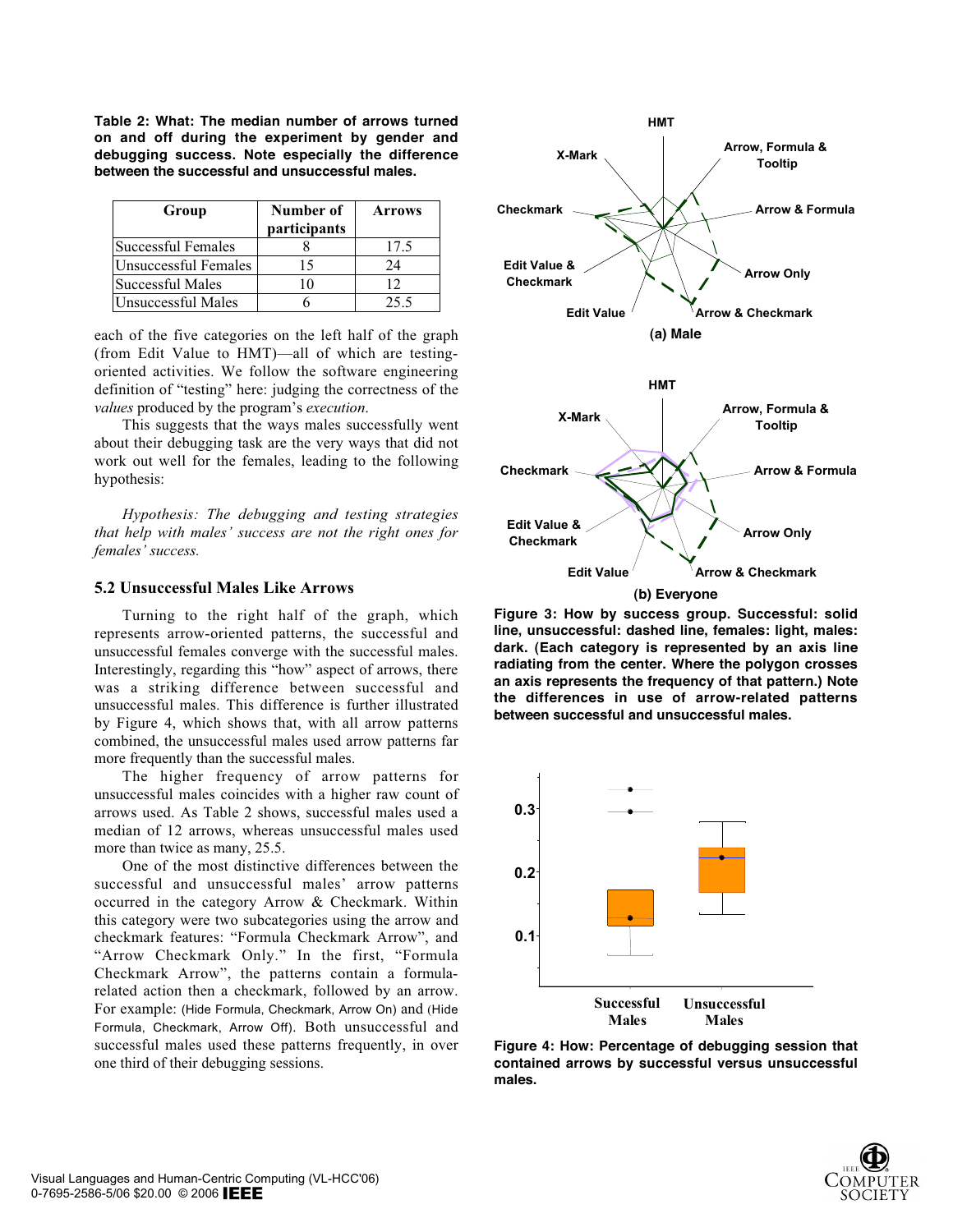On the other hand, "Arrow Checkmark Only", while frequently used by the unsuccessful males (in one of every four debugging sessions), was rarely used by successful males (one of every ten debugging sessions). Examples of patterns in this subcategory included: (Arrow On, Checkmark) and (Arrow Off, Checkmark).

Although subtle, these two different strategies could have a large influence on task success. By basing testing decisions solely on the information provided by arrows, as may be the case in the "Arrow Checkmark Only" subcategory, participants may have neglected to take into account the current state of the program execution. In contrast, the "Formula Checkmark Arrow" subcategory is about making a testing decision and then using the arrows, perhaps to direct their next actions.

Hypothesis: Unsuccessful males overdo use of arrows—unlike successful males, successful females, or unsuccessful females.

### 5.3 Unsuccessful Males: Tinkering Addicts?

We suspected that gender differences in tinkering behavior may be a factor in observed pattern differences. In particular, the unsuccessful males' more frequent use of arrows and their greater variety of arrow-related patterns is suggestive of a larger picture of unsuccessful males tinkering with arrows, to their detriment.

In fact, in previous work, we reported results in which males were found to do more unproductive tinkering, using a different environment [6]. However, the definition of tinkering used in that paper was necessarily simple—and its simplicity prevented it from capturing the excessive exploring/playing the unsuccessful males did in the High-Support Environment. Based on patterns found via mining that data, we are now able to identify more complex tinkering behavior of unsuccessful males in this environment, which we failed to notice in our previous study.

For example, referring to Figure 3, notice the large differences in pattern frequencies for unsuccessful versus successful males in the Arrows Only category, which contains patterns that involve only arrow operations. Two representative patterns in this category were (Arrow Off, Arrow On) and (Arrow Off, Arrow Off). Unsuccessful males had more frequent occurrences of these patterns—one out of every four debugging sessions for the unsuccessful males versus only one out of 20 for the successful males.

Hypothesis: Unsuccessful males have a tendency to tinker excessively with the features themselves rather than using the features to accomplish their task.

### 6. Results: Self-Efficacy

How do high and low self-efficacy females and males go about debugging? Since self-efficacy did not give the same groupings of the participants as given by task success, it is useful to consider how self-efficacy related to pattern choices. Recall that self-efficacy measures a person's belief in his or her ability to perform a particular task [2].

To investigate the question of whether self-efficacy played a role in pattern usage, we divided the participants into four groups based on their self-efficacy score. In particular, we considered a participant to have high (low) self-efficacy if her or his score was higher (lower) than the median of all participants. See Table 3 for the grouping of the participants.

In previous studies [4], self-efficacy has been shown to be predictive of task success for females. That conclusion also holds for the data examined in this study. Half of the 12 high self-efficacy females were successful but only two out of 11 low self-efficacy females were successful. However, it was not true for males: seven out of 10 high self-efficacy males were successful and half of the low self-efficacy males were successful.

Figure 5 shows that high and low self-efficacy females had pattern frequency profiles that are very distinct from one another, suggesting that self-efficacy made a difference with females. However, the males' selfefficacy did not appear to matter much in their pattern choices.

Patterns alone tell only part of the story. We turned to median raw counts of the number of features used to better understand the reasons behind the patterns that we were seeing. Low self-efficacy female feature counts (Table 3) revealed that low self-efficacy females were the highest usage group for all of the features—except the checkmark.

High feature usage by low self-efficacy females may at first seem to contradict our previous results, which

**Table 3: What by self-efficacy group. We divided the participants into four groups based upon their gender and pre-task self-efficacy. The rest of the table shows median raw counts of the number of features used during the experiment.**

| Group   | Number of    | <b>Arrow</b> | $X-$ | Check | <b>HMT</b>    |
|---------|--------------|--------------|------|-------|---------------|
|         | participants |              | mark | mark  |               |
| High    | 12           | 10.5         | 3    | 65.5  | 5             |
| Females |              |              |      |       |               |
| Low     | 11           | 24           | 8    | 45    | 8             |
| Females |              |              |      |       |               |
| High    | 10           | 20           | 2    | 52    | 1.5           |
| Males   |              |              |      |       |               |
| Low     | 6            | 20           | 5.5  | 39    | $\mathcal{E}$ |
| Males   |              |              |      |       |               |

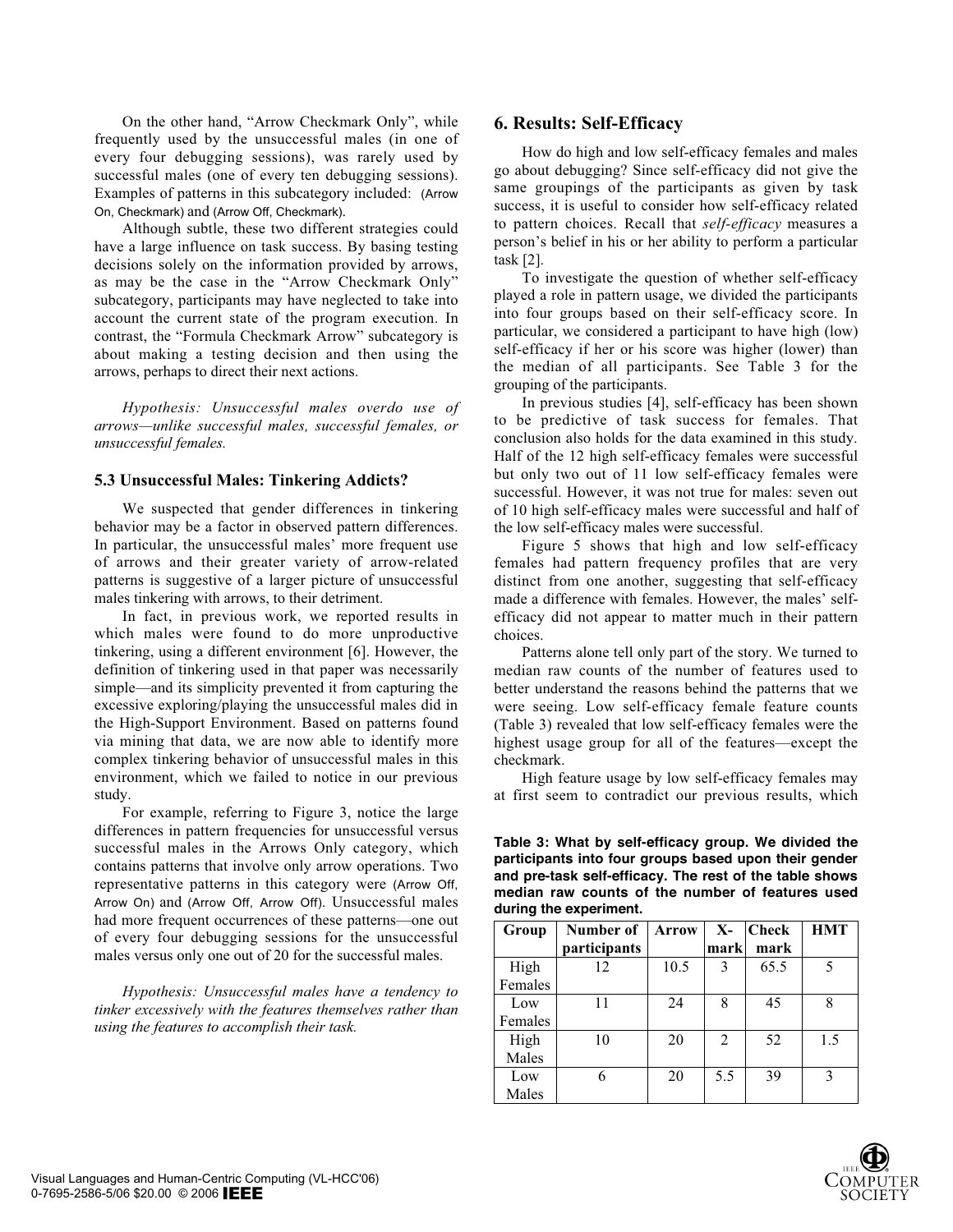

**Figure 5: How by self-efficacy group. High selfefficacy: solid line, low self-efficacy: dashed line.**

showed that for females, high self-efficacy predicted more (effective) use of features, which in turn led to greater debugging success [4]. We proposed that offering greater support in the environment would encourage low selfefficacy females to use the features more. The current study used the High-Support Environment, which included features designed to fix that very problem. Our



**Figure 6: How: The high self-efficacy females (solid line) had more patterns fall in the frequency range of 5-10%, where as the low self-efficacy females had more of their patterns fall a bit higher, around 10-15% of debugging sessions.**

results show that they worked—the low self-efficacy females did indeed use the features in this version! But our current study suggests that quantity of feature adoption is misleading in isolation: feature adoption must be considered in conjunction with how the features are used.

High and low self-efficacy females diverged in both counts and patterns. Notice in Figure 5 how many patterns the low self-efficacy females used compared to high selfefficacy females, except for the checkmark. As suggested by self-efficacy theory, people with high self-efficacy are more likely to abandon faulty strategies faster than those with low self-efficacy [2]. Our results were consistent with this. For patterns other than the checkmark patterns, as suggested by Figure 6, the high self-efficacy females were willing to try out and quickly abandon many patterns in order to settle upon the ones they liked, whereas the low self-efficacy females were more likely to try a pattern again and again before ultimately moving on. For example, 54 patterns were used 5-10% of the time by high self-efficacy females, but only 16 were abandoned so quickly by the low self-efficacy females. This leads to the following hypothesis:

Hypothesis: Females with lower self-efficacy are likely to struggle longer to use a strategy that is not working well, before moving on to another strategy.

## 7. Some Lessons Learned

This research is the first exploration into using data mining in the investigation of possible gender differences in the way females and males went about problem-solving their programs. We briefly share the lessons we learned with the community so that others can gain from these lessons.

In short, these lessons were: (1) Data mining is no panacea. Many of us authors did not anticipate the amount of work required to identify useful patterns of human behavior and to interpret the results. (2) Data mining does not eliminate all bias. Human judgment can impact the results in many ways, such as in determining pattern definitions, thresholds and most importantly how to interpret patterns. Still, despite these somewhat rude awakenings, (3) it was worth it! Despite the fact that we had previously gone over the same data ourselves extensively, data mining turned up patterns for which we might never have thought to look.

## 8. Conclusions and Future Work

In this paper, we have reported new data-derived hypotheses about gendered patterns in the way females and males used our available spreadsheet debugging features. Because these data had already been analyzed, we have employed a conservative approach: we have used